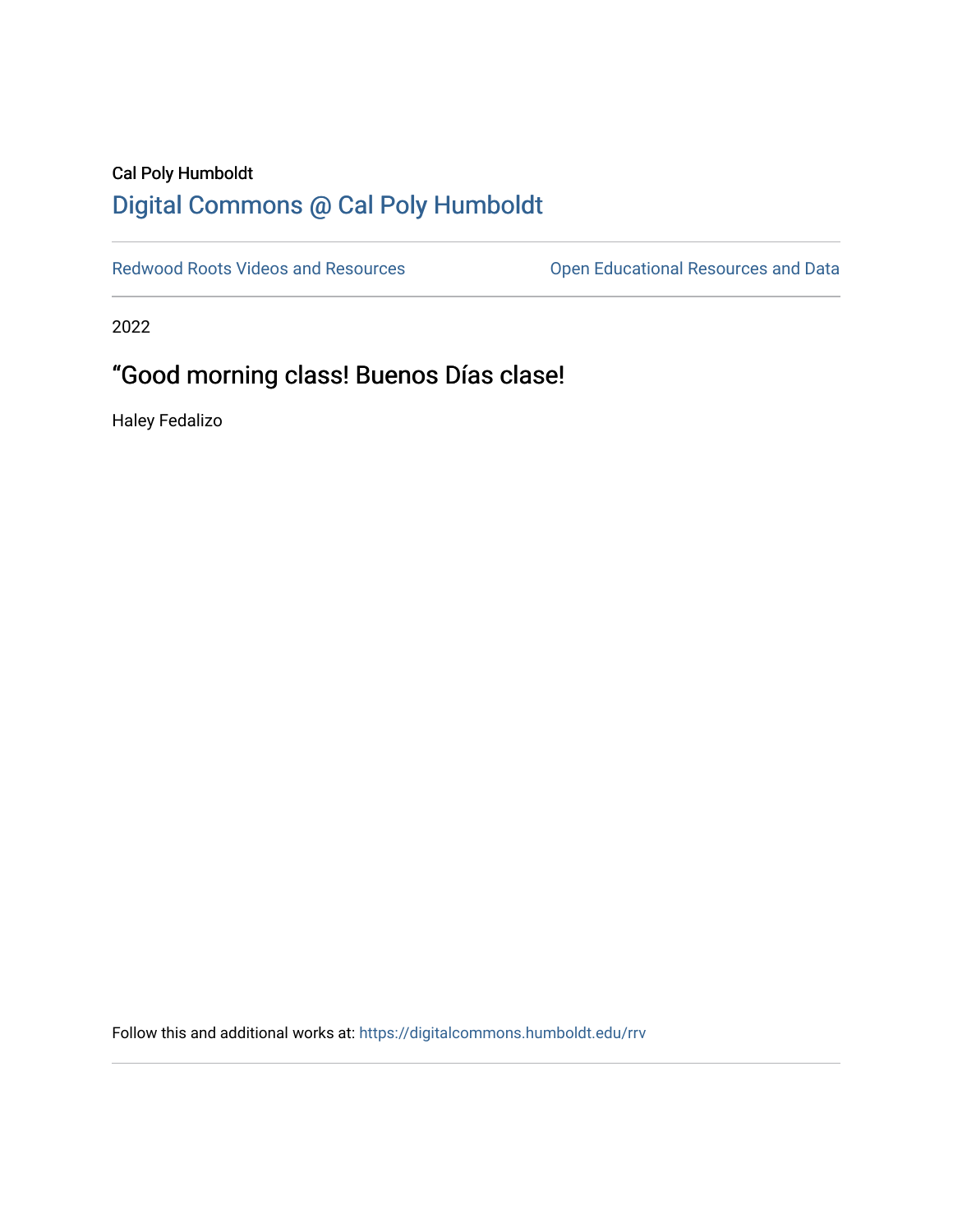Haley Fedalizo Dr. Aghasaleh LSEE 333 Final Narrative May 10, 2021

"Good morning class! Buenos Días clase!

My name is Teacher Haley and I am going to be your homeroom teacher this semester. I'm honored to meet you, my humble students, on this fine first day of school. You all can sit wherever you want, but if the seats that are chosen become a distraction or do not enhance your learning, then we will need to address that. My goal is to make sure that this class feels like a safe environment for every single one of you. If there is anything of concern or if you are worried about something, please let me know.

Okay, enough of me talking; I want you all to have time every morning to express yourselves in a free journal (García and Kleifgen, pp. 108-114) that you are welcome to grab on the front desk here... \*gestures to desk\* Now, there are a plethora of notebooks that come in all different, sizes, colors, themes. You can feel free to grab one of these notebooks or bring one from home tomorrow. There will be a daily prompt that can help guide your writing, OR you can write about whatever you feel like."

\*students shuffle out of desks and sift through the eclectic notebooks - each scholar grabbing one before they return back to their seats\*

"Alright class, I have the prompt written up on the board. This should not be too difficult. I want you to write about yourself: name, age, what you look like, how you like Catherine L Zane, favorite and least favorite classes."

Every student then grabs a pencil or pen out of their bag and if they forgot, then there was a class set of pencils and pens in the back of the class.

### 8/28/2020

Hello, my name is Rosa Aña Hernádez. I am have brown curly hair, brown eyes, and I am 13 years old. This is my second year at Catherine L Zane Middle school. I am in grade 7. I like math and I do not like history.

The next day the same set of students file into Teacher Haley's classroom. This time written on the board is: "Bienvenidos amigos! Tomamos diario y escribar. Welcome Friends! Get your free journal and write, (Ailm, 2016).

*How many languages do you speak? Which languages? What race/ethnicity are you?*"

8/29/2020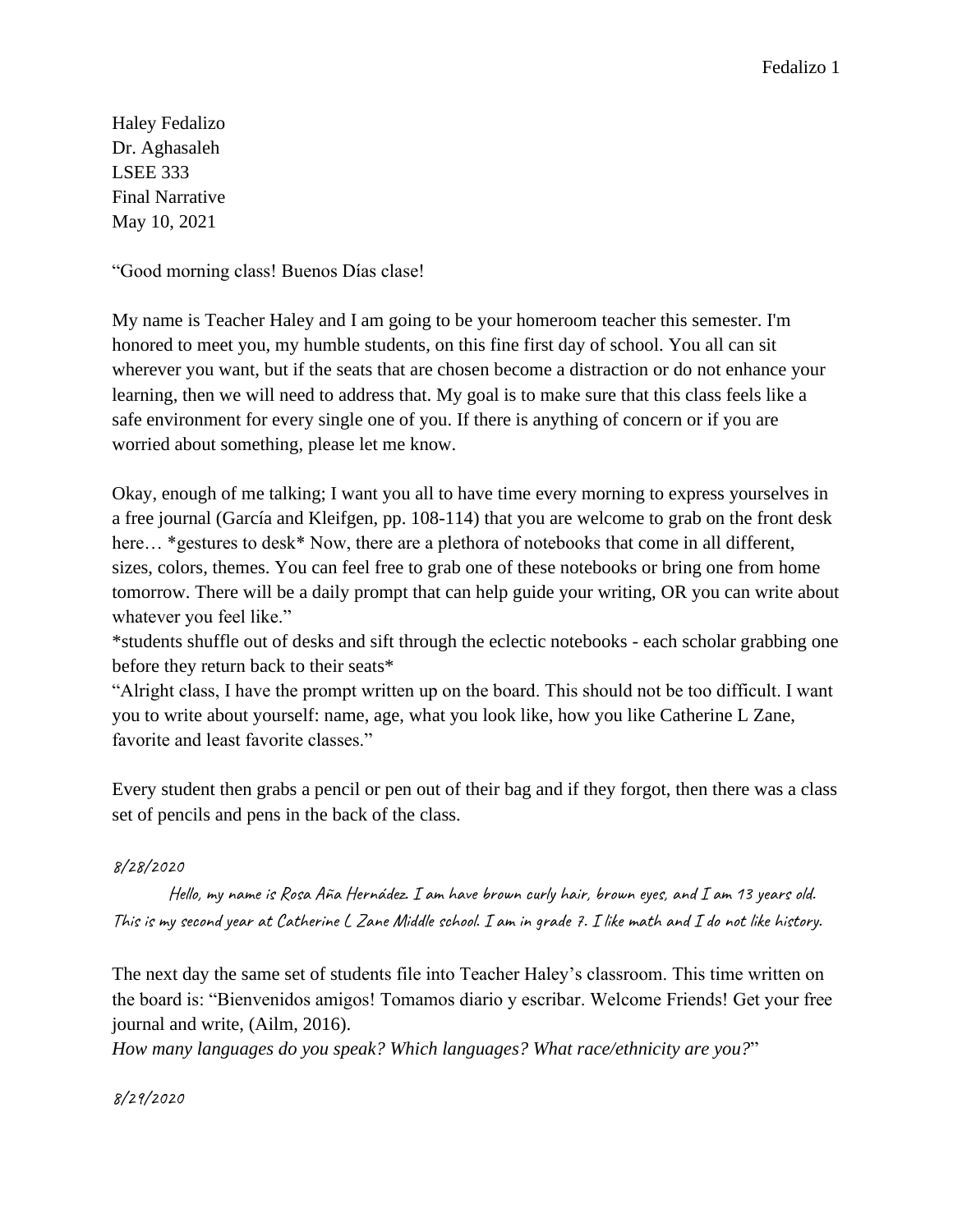I speak 2 languages. Español y inglés. I am from Guatemala.

"ALRIGHTY clase; it has been 5 minutes of writing so now I want to give you all a chance to meet with your neighbors, if you haven't already, and share what you wrote yesterday and today (Lee and Buxton, 2013). You are going to share with two people," declared Haley.

Rosa turned to their left and a small, brown-haired child looked back at her. "Hi! My name is Eddie. How 'bout you?"

"I'm Rosa."

Eddie broke the silence with, "Nice, I'll go first… So, yeah, I'm Eddie. I'm 12 years old and this is my second year here. I like writing and don't like science all that much. Uhh.. I only speak English, but I can understand most Spanish - my grandma speaks it to me. And yea.. That's basically all I wrote."

Rosa nodded and smiled back,

" Hi Eddie. Y - yes, I'm Rosa. I usually speak e-Spanish. I am 13 year old. I moved here from Guatemala but this is my second year at this school."

"Cool, cool. Nice to meet you! We probably are going to sit next to each other for a while so might as well get used to each other. Right? Aha.." Eddie nervously rubbed their hands together. "Yeah. I guess that is right," Rosa said under her breath.

## \*BLLLLIIIIINNGNGNNGGG\*  $\rightarrow$  *saved by the bell*

"Alright class, get going to your first period. I will see you all tomorrow - we will be working as a whole class. Hasta manana!"declared Haley moments after the school bell rang.

# **THE NEXT DAY:**

Haley greeted the class, "Buenos dias! Tu bien? Today we are going to flip the script and communicate in any way you can besides speaking *English*," (García and Kleifgen, pp. 139- 142).

On the front desk there were individual white boards and white board markers that Haley gestured to promptly after finishing their statement. Haley wrote on the class whiteboard, "What is everyone's favorite meal? How do you make it?"

Students grabbed the whiteboards, shuffled back to their seats, and began writing out their favorite meals. Eddie quickly wrote down "black bean and corn tostadas" and slid the whiteboard onto Rosa's side of their desk. Rosa glanced at the whiteboard and whispered, "nah, chorizo y papas." Eddie chuckled into their shirt, "Well you haven't tried my abuelo's tostadas…"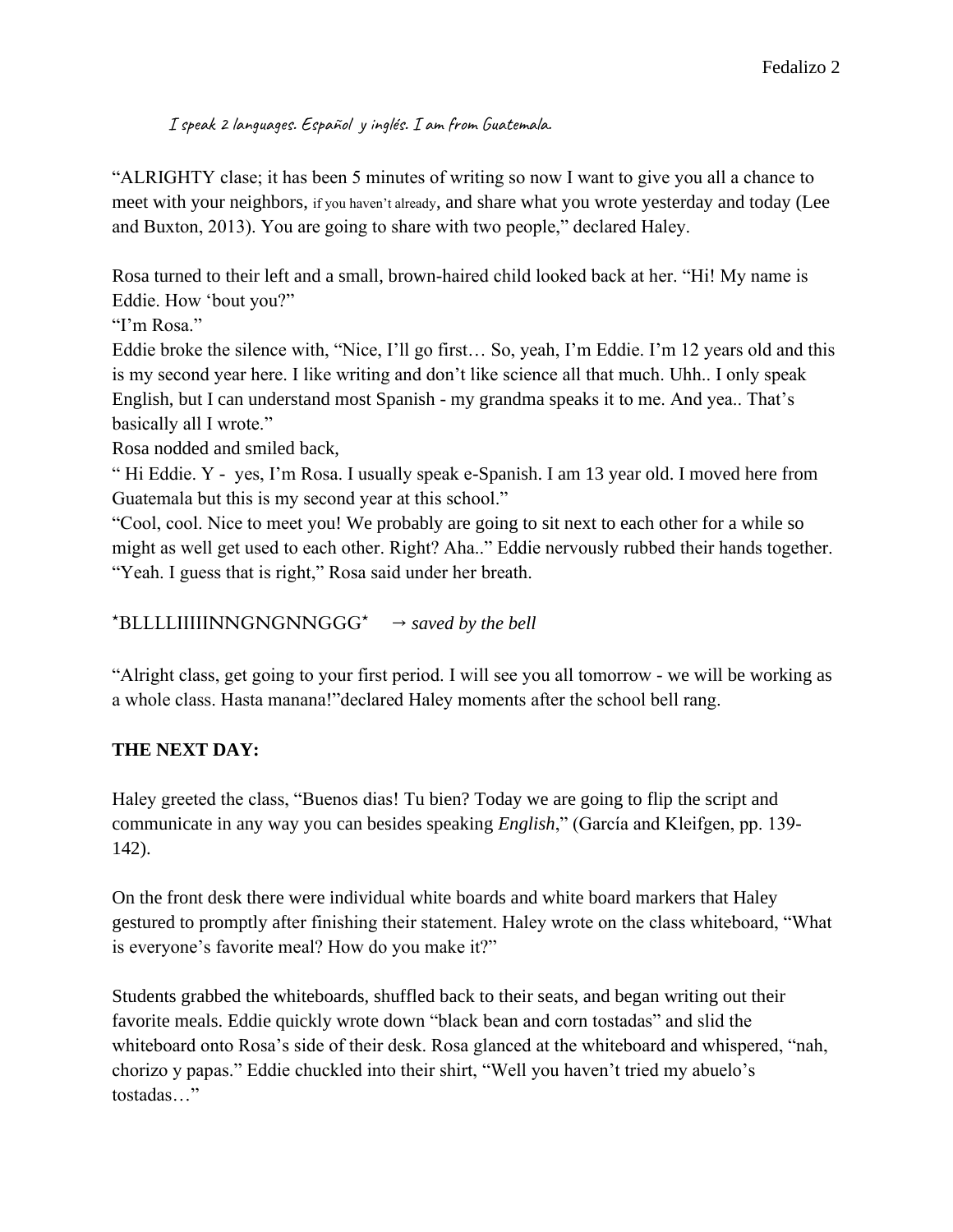The room remained relatively silent, besides the faint squeaking of markers, distance footsteps in the hall, and hushed giggles amongst the students. Teacher Haley paced around the room encouraging students to talk to each other by giving hand signals in their direction. After a few minutes, Haley then tapped on the desk at the front of the room and circled the words, "besides speaking English."

A surprised gasp slips out of several students' mouths; one student immediately blurts out "Kon'nichiwa!"

"Sí! Tráelo ahora!" proclaimed Haley.

A majority of the class had puzzle pieces for eyes and fly fishing in their mouths. But Eduardo and his cousin Cynthia began to have a conversation in Spanish. These two students are Dreamers and both their father's moved to California 10 years ago, when Eduardo and Cynthia were toddlers.

Haley nodded and smiled - gesturing their hands encouragingly - trying to get more spoken word out of the students besides English.

Sam and Charlie started whispering in Pig-Latin to each other - with giggles trailing every sentence.

The rest of the classroom stayed quiet while most students were independently doodling, writing on the whiteboards or in their journals for the remainder of homeroom.

## \*BLLLLIIIIINNGNGNNGGG\*

"Okay clase! Hasta manana. I'll see you tomorrow!"

Rosa packed up her journal and smiled bye to Eddie and walked out into the hall. All of the students disperse out of their homeroom classroom and head off to their other morning class. Rosa is enrolled in an Emergent Bilingual English class right after homeroom, then paces back to Teacher Haley's class for Biology second period.

Thinking back to yesterday, Rosa remembered that Cynthia was in her second period class biology. Oddly enough, Teacher Haley was both Rosa and Cynthia's homeroom advisor AND their biology teacher.

"Hello Everyone!! Take your seats - feel free to sit in a different spot than yesterday. We are going to be doing a lot of moving around this period - so you where you sit now is not where you will be at the end of class," Haley repeated these instructions while students filled up the desks. "Okay, it looks like all my students are here… SWEET! We can get started on today's activity. First, I want everyone to put their stuff under the desk or just out of the way. We will be walking around the classroom for most of the period."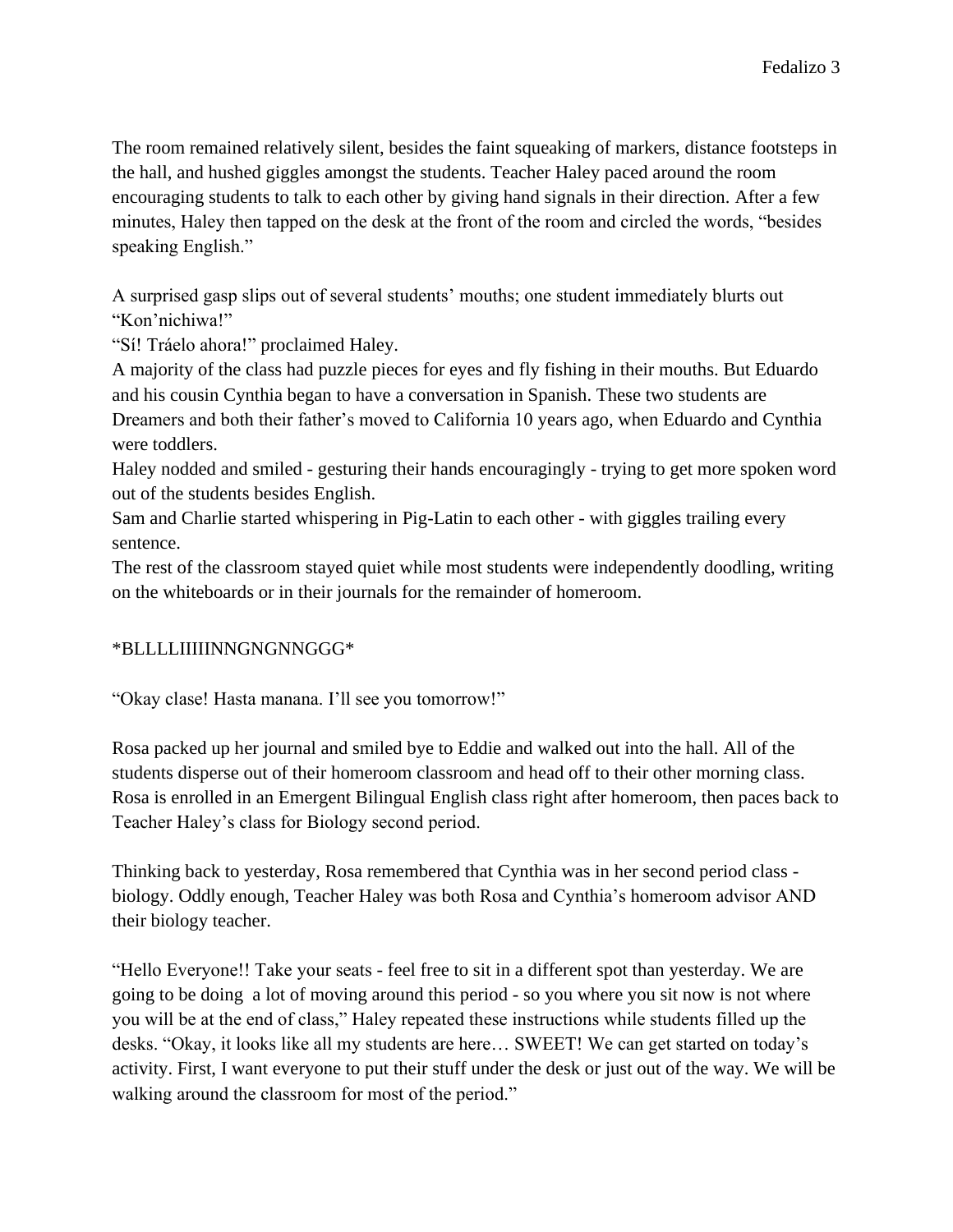\*ziiiiiip!\* \*swhshwhshwhs\* Bags ruffle and zip as the students rearrange their belongings and place them under the desk.

"Radical, I believe that you all have sticky notes on your desk - if you don't let me know. Today we are going to really look at lab safety and get to know our lab environment or space. With the sticky notes, I want you to go and label the scientific tools that I have set out around the classroom, (García and Kleifgen, p. 85). If you don't know what the tool is called, then I want you to think of what YOU might call it. Any slang or language other than English is accepted! Any questions??

Okay everyone, let's get labeling our biology lab."

All twenty-four students grab the brightly colored sticky notes in one hand, and a writing utensil in the other as they begin to meander around the classroom. Within minutes the class has sticky notes scattered along the walls, desks and windows while students begin chatting amongst themselves. Rosa strategically went to the same microscope that Cynthia went to and whispered, "que estamos haciendo?" Cynthia glanced over and responded, "Etiquetamos las cosas," scribbling down the words *el microscopio* and sticking the note next to the microscope. Rosa nodded to show that she understood and then traveled to a row of Graduated Cylinders placed on the counter, wrote down *vaso*, and placed it underneath a sticky note that was already there. Rosa tried to read what that note said, but the word graduated did not make sense... "¿como puede un graduado de vaso?"

Another minute or so went by before Haley asked the students to sit back down to review the scientific terminology together. Cruising around the room, Haley saw that the objects were labeled in English, Spanish and slang between the two languages. With this in mind, Haley picked several class scribes that were responsible for writing all the labels that people came up with for the scientific tools.

After all of the terminology was collected - Haley projected them in front of the class for everyone to see. The class then decided which terms the classroom can use interchangeably for the scientific objects they just labeled. With emergent bilinguals in mind, Haley suggested using English and Spanish terms; rewrote the labels in both English and Spanish, then let volunteers relabel the room, (García and Kleifgen, p. 85).

Now the classroom walls, desks and windows were covered in labels that were more accessible for all students in the classroom.

## \*BLLLLIIIIINNGNGNNGGG\*

"Okay clase, thank you for helping me label our lab! I will make sure that all of these terms will be available to you throughout the semester."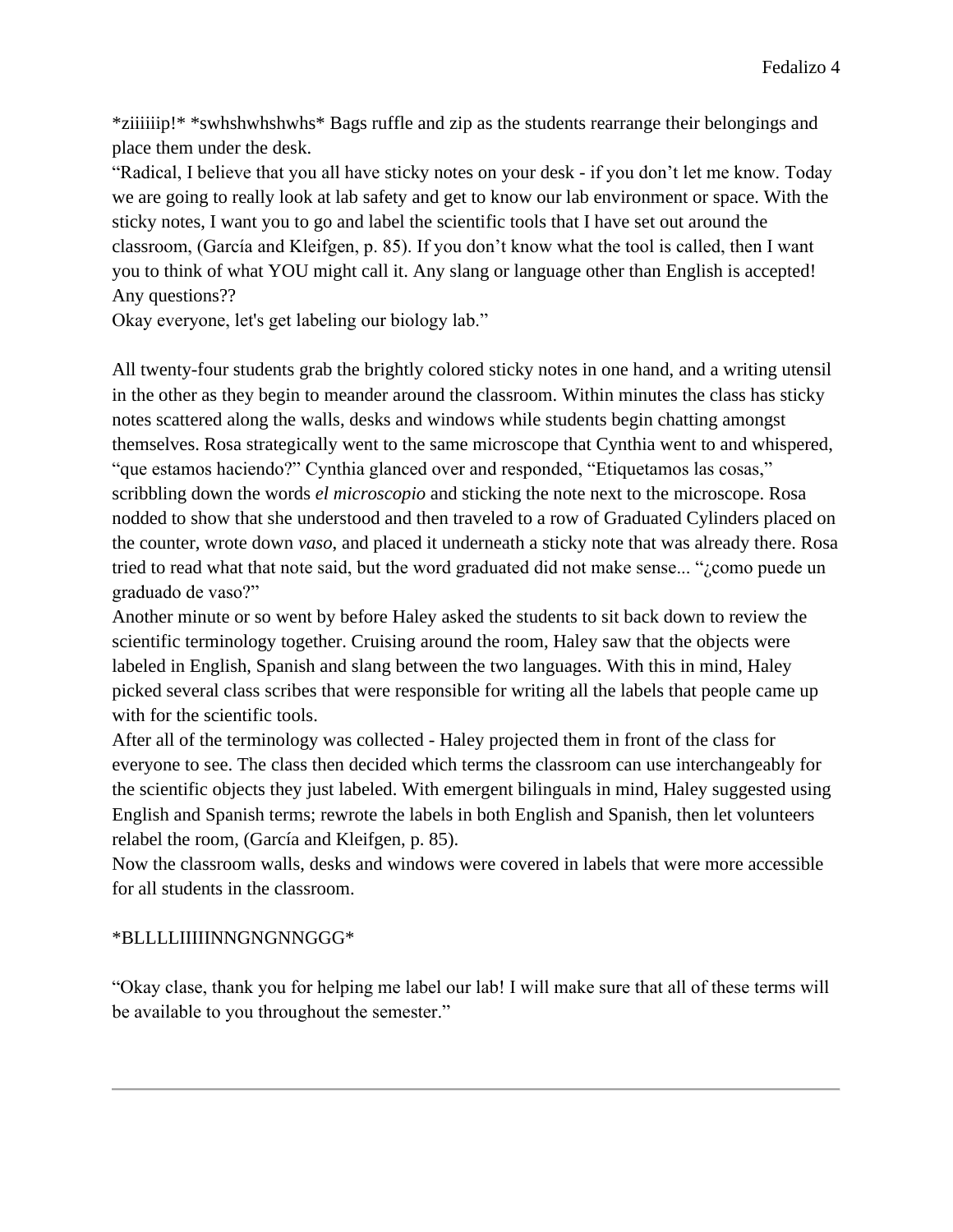Fedalizo 5

Shuttering shoulders, muddy shoes, and stuffy noses hastley enter the last homeroom for the semester. This was written on the board:

*How was your semester? What made you feel like you belonged in or out of the classroom?*

#### Diciembre 9, 2020,

This manana I woke up and me duele estomago. Comíamos plátanos y oats for breakfast. I hope I do not feel sick later today. We have Christmas break next week and I am excited! No mas escuela. (: I had a good time learning this semester. I made new amigos, Eduardo and Cynthia. I hang out with them after school last week. Cynthia y mi hermanos juegan con el equipo de tenis. We hang out at the park. I felt like I belonged with mis amigos y in this clase and in biology. We watched cool video in science a lot. I love biology and Teacher Haley was very nice to me. I can write in whatever language I want!!!! Haley said so. La ciencia es muy fácil. Cynthia and me get to work together. I am good at biologia and Cynthia is good at writing better. We can work together and help us. Ella es inteligente so we make good science projects. I also am able to hablar con Cynthia y Eddie en español. This helps me learn. Eddie shares his comer con mi at un brunch. Eddie habla dentro de inglés but I talk in espanol. Eddie es un bobo porque es muy cómico. Pueblo llevar un diario a casa! I like writing more now. Escribir en ingles y espanol is like spy kids. My friend Amy only speak English y ella cannot read my journal. Secret huh?

#### **RESOURCES:**